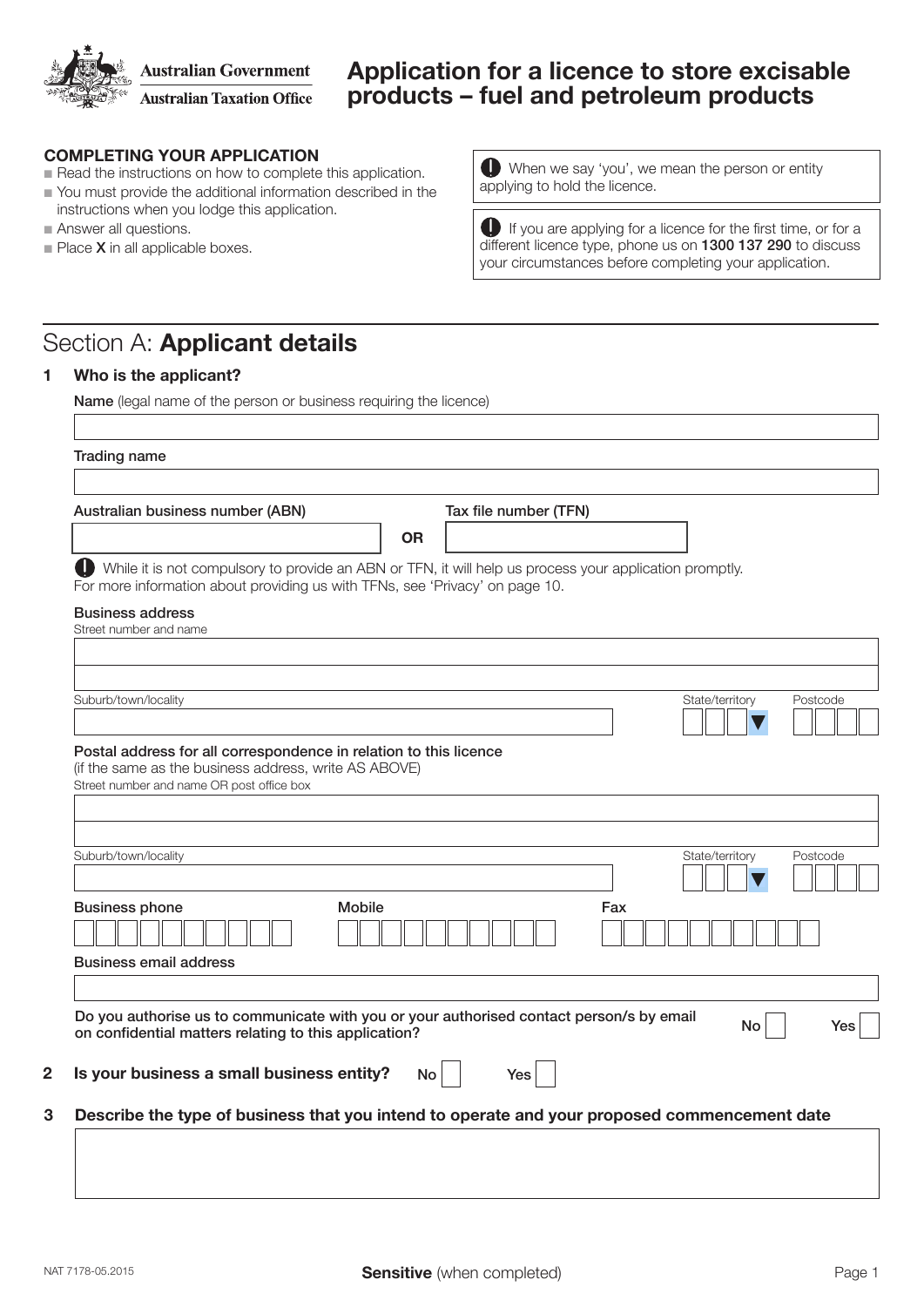## Section B: Bank account details

## 4 Provide your Australian bank account details

| BSB code (include all six numbers) | Account number |  |
|------------------------------------|----------------|--|
|                                    |                |  |
| Full account name                  |                |  |
|                                    |                |  |

# Section C: Authorised contact details

## 5 Who is your authorised contact person if we need more information?

## CONTACT ONE

| Other<br>Mr<br>Miss<br>Title:<br>Mrs<br>Ms                                        |  |
|-----------------------------------------------------------------------------------|--|
| Family name                                                                       |  |
|                                                                                   |  |
| Other given name/s<br>First given name                                            |  |
|                                                                                   |  |
| <b>Position held</b>                                                              |  |
|                                                                                   |  |
| Mobile<br><b>Business phone</b><br>Fax<br><b>Business email address</b>           |  |
|                                                                                   |  |
| Authorised contact for information about:                                         |  |
| this application<br>the operation of the business after we have granted a licence |  |
| <b>CONTACT TWO</b>                                                                |  |
| Miss<br>Other<br>Title:<br>Mr<br>Mrs<br>Ms<br>Family name                         |  |
|                                                                                   |  |
| Other given name/s<br>First given name                                            |  |
|                                                                                   |  |
| <b>Position held</b>                                                              |  |
|                                                                                   |  |
| <b>Mobile</b><br>Fax<br><b>Business phone</b>                                     |  |
| <b>Business email address</b>                                                     |  |
|                                                                                   |  |
| Authorised contact for information about:                                         |  |
| this application<br>the operation of the business after we have granted a licence |  |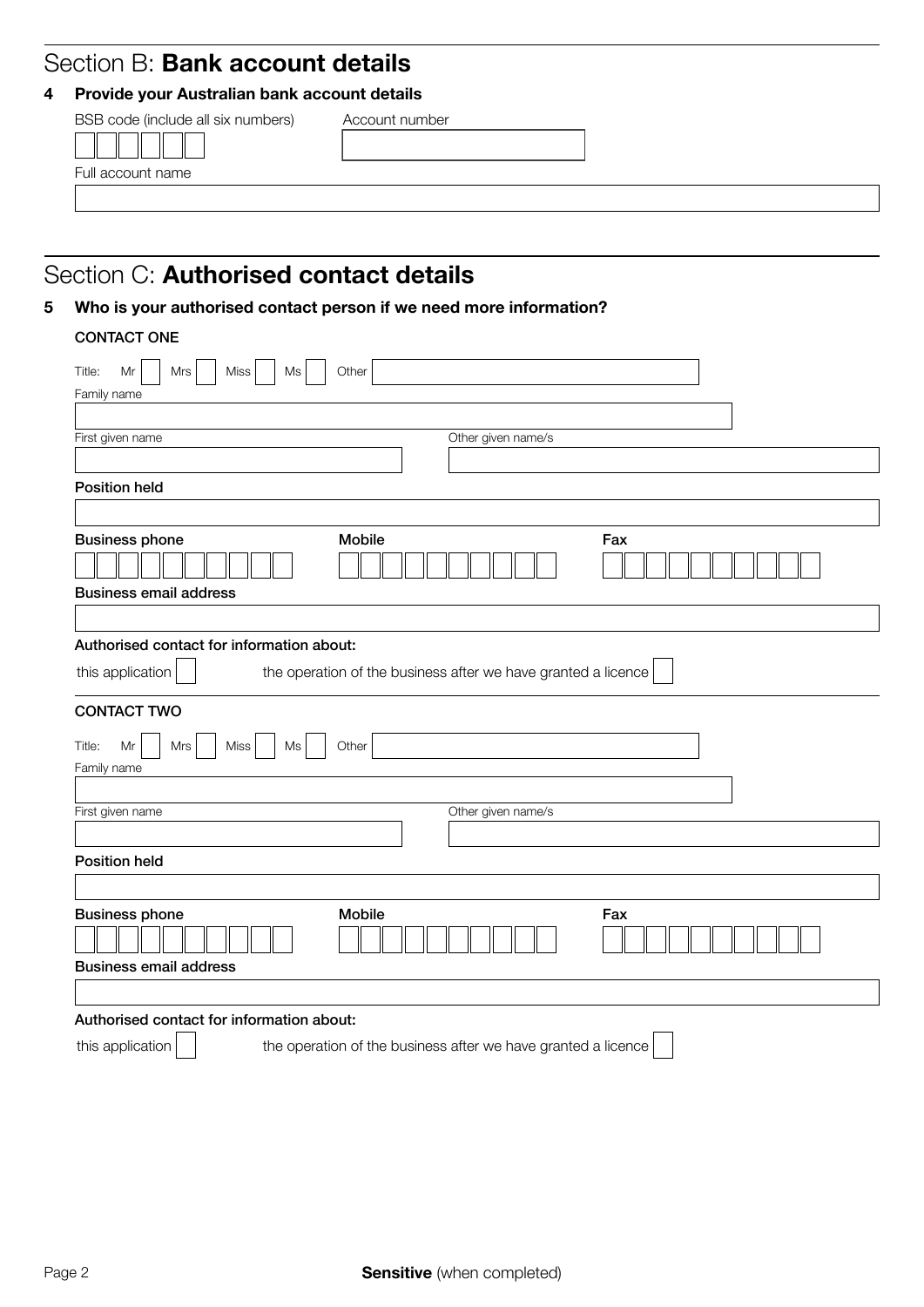# Section D: People involved in the management of the business

We will advise who needs to compete the *Declaration of criminal history particulars* (NAT 74815) or *Consent to criminal history record check* (NAT 16358) forms.

#### 6 Provide the following information for people who will participate in the management or control of the business applying for the licence. This could include officers or directors of a company

If there is insufficient space, attach a separate page with all the details listed below.

| <b>DETAILS ONE</b>                                        |                    |  |  |  |
|-----------------------------------------------------------|--------------------|--|--|--|
| Other<br>Miss<br>Title:<br>Mr<br>Mrs<br>Ms                |                    |  |  |  |
| Family name                                               |                    |  |  |  |
| First given name                                          | Other given name/s |  |  |  |
|                                                           |                    |  |  |  |
| <b>Position held</b>                                      |                    |  |  |  |
| Duties/responsibilities                                   |                    |  |  |  |
| <b>DETAILS TWO</b>                                        |                    |  |  |  |
| Miss<br>Other<br>Title:<br>Mrs<br>Ms<br>Mr<br>Family name |                    |  |  |  |
|                                                           |                    |  |  |  |
| First given name                                          | Other given name/s |  |  |  |
|                                                           |                    |  |  |  |
| <b>Position held</b>                                      |                    |  |  |  |
| Duties/responsibilities                                   |                    |  |  |  |
| <b>DETAILS THREE</b>                                      |                    |  |  |  |
| Miss<br>Other<br>Title:<br>Mr<br>Mrs<br>Ms<br>Family name |                    |  |  |  |
|                                                           |                    |  |  |  |
| First given name                                          | Other given name/s |  |  |  |
| Position held                                             |                    |  |  |  |
| Duties/responsibilities                                   |                    |  |  |  |
| <b>DETAILS FOUR</b>                                       |                    |  |  |  |
| Other<br>Title:<br>Miss<br>Mr<br>Mrs<br>Ms<br>Family name |                    |  |  |  |
|                                                           |                    |  |  |  |
| First given name                                          | Other given name/s |  |  |  |
|                                                           |                    |  |  |  |
| Position held                                             |                    |  |  |  |
| Duties/responsibilities                                   |                    |  |  |  |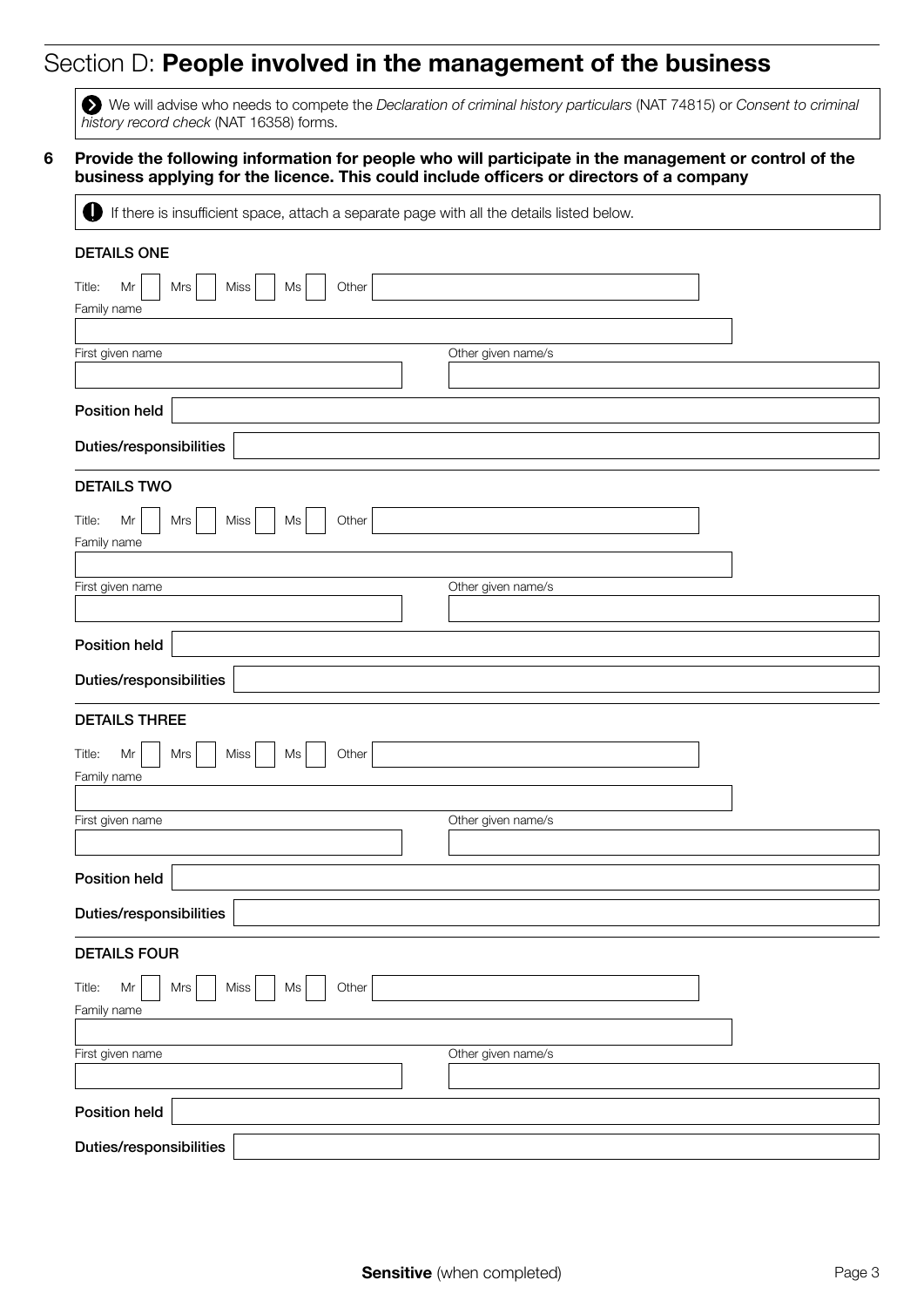### 7 Provide details of all people who will participate in the management or control of the premises to be licensed

| O<br>If there is insufficient space, attach a separate page with all the details listed below. |                    |
|------------------------------------------------------------------------------------------------|--------------------|
| <b>DETAILS ONE</b>                                                                             |                    |
| Title:<br>Mr<br>Miss<br>Ms<br>Other<br>Mrs                                                     |                    |
| Family name                                                                                    |                    |
| First given name                                                                               | Other given name/s |
|                                                                                                |                    |
| Position held                                                                                  |                    |
| Duties/responsibilities                                                                        |                    |
| <b>DETAILS TWO</b>                                                                             |                    |
| Other<br>Title:<br>Mr<br>Mrs<br>Miss<br>Ms                                                     |                    |
| Family name                                                                                    |                    |
|                                                                                                |                    |
| First given name                                                                               | Other given name/s |
|                                                                                                |                    |
| Position held                                                                                  |                    |
| Duties/responsibilities                                                                        |                    |
| Provide details of the people and entities you are associated with                             |                    |
| If there is insufficient space, attach a separate page with all the details listed below.<br>D |                    |
|                                                                                                |                    |
| <b>DETAILS ONE</b>                                                                             |                    |
| Other<br>Title:<br>$\sf Mr$<br>Mrs<br>Miss<br>Ms                                               |                    |
| Family name                                                                                    |                    |
| First given name                                                                               | Other given name/s |
|                                                                                                |                    |
| Relationship to applicant                                                                      |                    |
| <b>DETAILS TWO</b>                                                                             |                    |
| Other<br>Title:<br>Mr<br>Mrs<br>Miss<br>Ms                                                     |                    |
| Family name                                                                                    |                    |
|                                                                                                |                    |
| First given name                                                                               | Other given name/s |
|                                                                                                |                    |
| Relationship to applicant                                                                      |                    |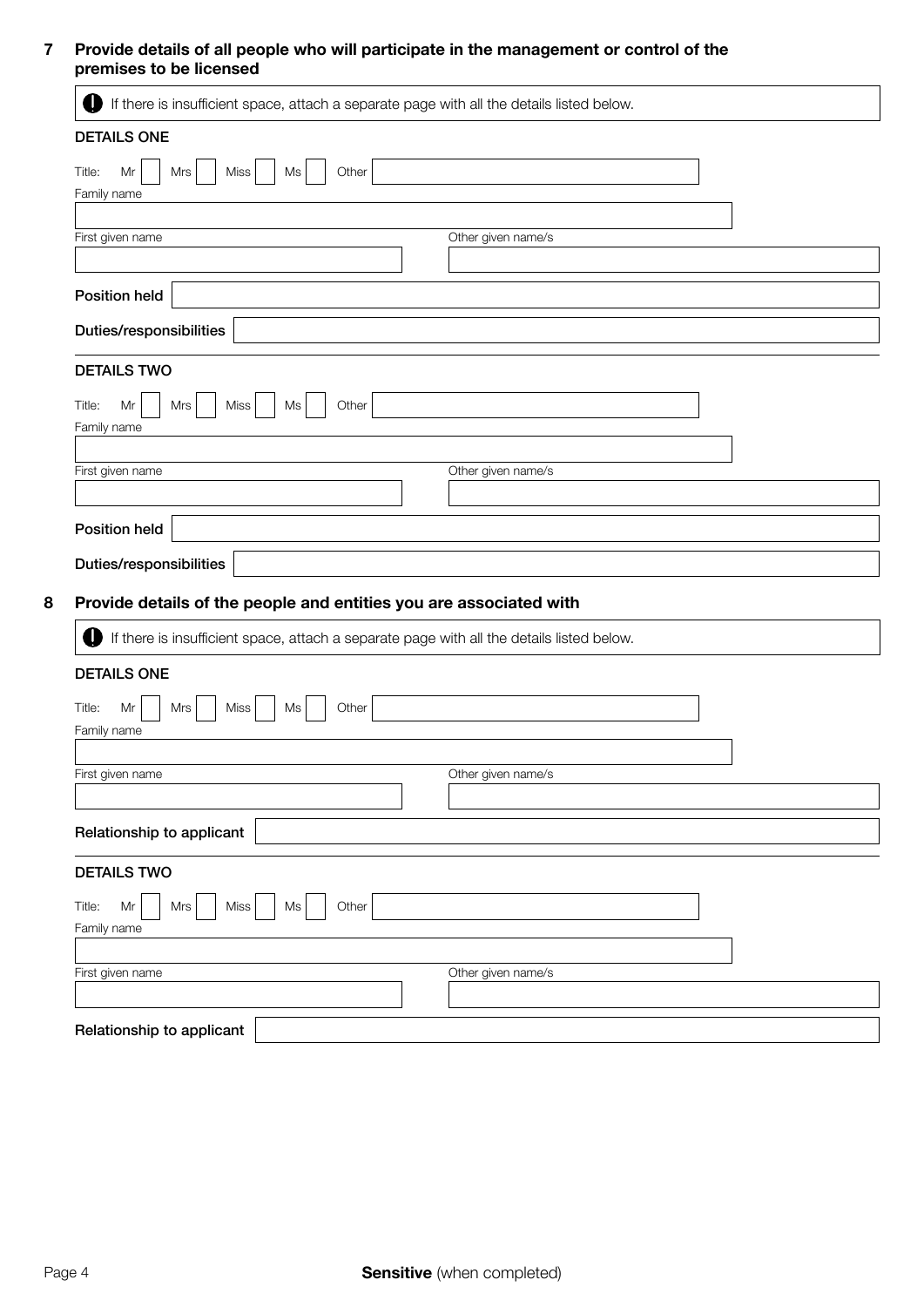|                 | Section E: Premises                                                                                                    |
|-----------------|------------------------------------------------------------------------------------------------------------------------|
|                 | Attach an A4 size copy of the site plan of the premises.                                                               |
| 9               | Do the premises have an existing establishment identification number issued by us?<br>No                               |
|                 | Provide the excise establishment identification number<br>Yes                                                          |
|                 | 10 What is the name of your establishment?                                                                             |
|                 |                                                                                                                        |
| 11              | Do you have a customs warehouse licence for these premises?                                                            |
|                 | Have you applied, or intend to apply, for a customs warehouse licence?<br>No<br>Yes<br>No                              |
|                 | Provide the Customs establishment identification number<br>Yes                                                         |
|                 | 12 What is the street address of the premises?                                                                         |
|                 |                                                                                                                        |
|                 | Suburb/town/locality<br>State/territory<br>Postcode                                                                    |
|                 |                                                                                                                        |
| 13 <sup>°</sup> | Provide full details of the building and external boundaries of the premises,<br>including construction materials used |
|                 |                                                                                                                        |
|                 |                                                                                                                        |
|                 |                                                                                                                        |
|                 |                                                                                                                        |
|                 | 14 Provide full details of security at the premises                                                                    |
|                 |                                                                                                                        |
|                 |                                                                                                                        |
|                 |                                                                                                                        |
|                 |                                                                                                                        |
| 15              | Provide details of tanks and other equipment to be used at the premises                                                |
|                 |                                                                                                                        |
|                 |                                                                                                                        |
|                 |                                                                                                                        |
|                 |                                                                                                                        |
| 16              | Do you own the premises?<br>No                                                                                         |
|                 | Go to question 18.<br>Yes                                                                                              |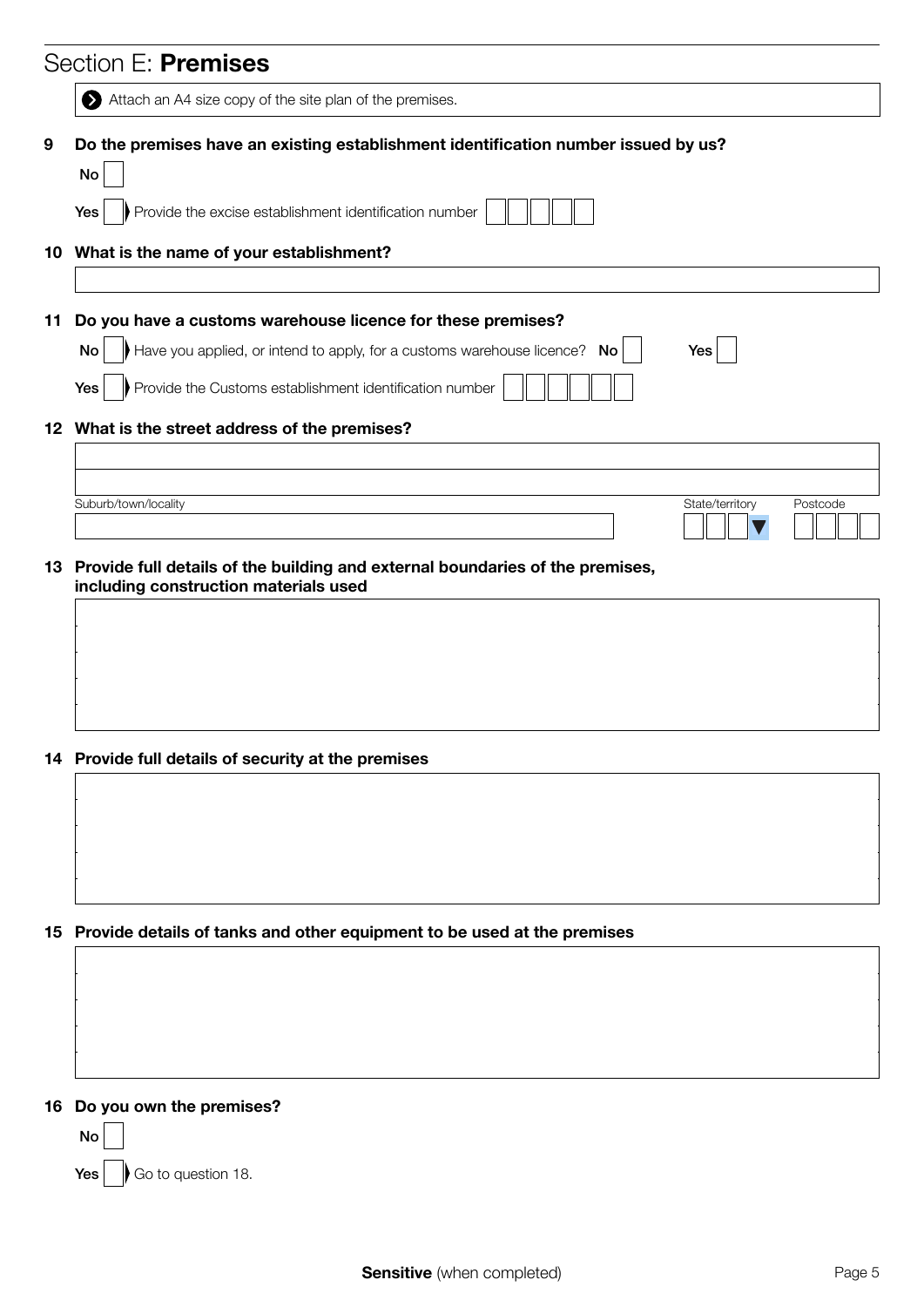#### 17 Do you lease the premises?

| Provide details below of your arrangement with the owner of the premises.<br>No |                |
|---------------------------------------------------------------------------------|----------------|
| Provide details of the owner of the premises and details of the lease.<br>Yes   |                |
| Name of the owner of the premises                                               | Contact number |
| Details of your lease or arrangement                                            |                |
|                                                                                 |                |
|                                                                                 |                |

# Section F: Storage of excisable goods

## 18 Select the descriptions that best describe your proposed activities

| Storage and distribution of packaged [<br>fuel and petroleum products | Storage and distribution of bulk fuel and [<br>petroleum products $\Box$       |  |
|-----------------------------------------------------------------------|--------------------------------------------------------------------------------|--|
| Repackaging fuel and [<br>petroleum products                          | Sale of fuel and petroleum products to [<br>overseas ships and aircraft        |  |
| Storage of fuel and $\Box$<br>petroleum products                      | Packaging of gaseous fuels in containers [<br>of 210kg capacity or less $\Box$ |  |
| Other<br>Describe                                                     |                                                                                |  |
|                                                                       |                                                                                |  |

19 Provide details of the skills and experience you have available to enable you to carry out the activities listed above

## 20 Are you the owner of the products held on your premises?

|  |  | $\mathsf{No} \left  \begin{array}{c} \end{array} \right $ Provide details below. |  |
|--|--|----------------------------------------------------------------------------------|--|
|--|--|----------------------------------------------------------------------------------|--|

**Yes**  $\bigcup$  Go to question 21.

#### Provide the name and ABN of the owner of the products being stored and details of the storage arrangement with the owner, where known

If there is insufficient space, attach a separate page with all the details listed below.

Owner's name

ABN

While it is not compulsory to provide an ABN or TFN, it will help us process your application promptly.

Details of your arrangement and type of product held on your premises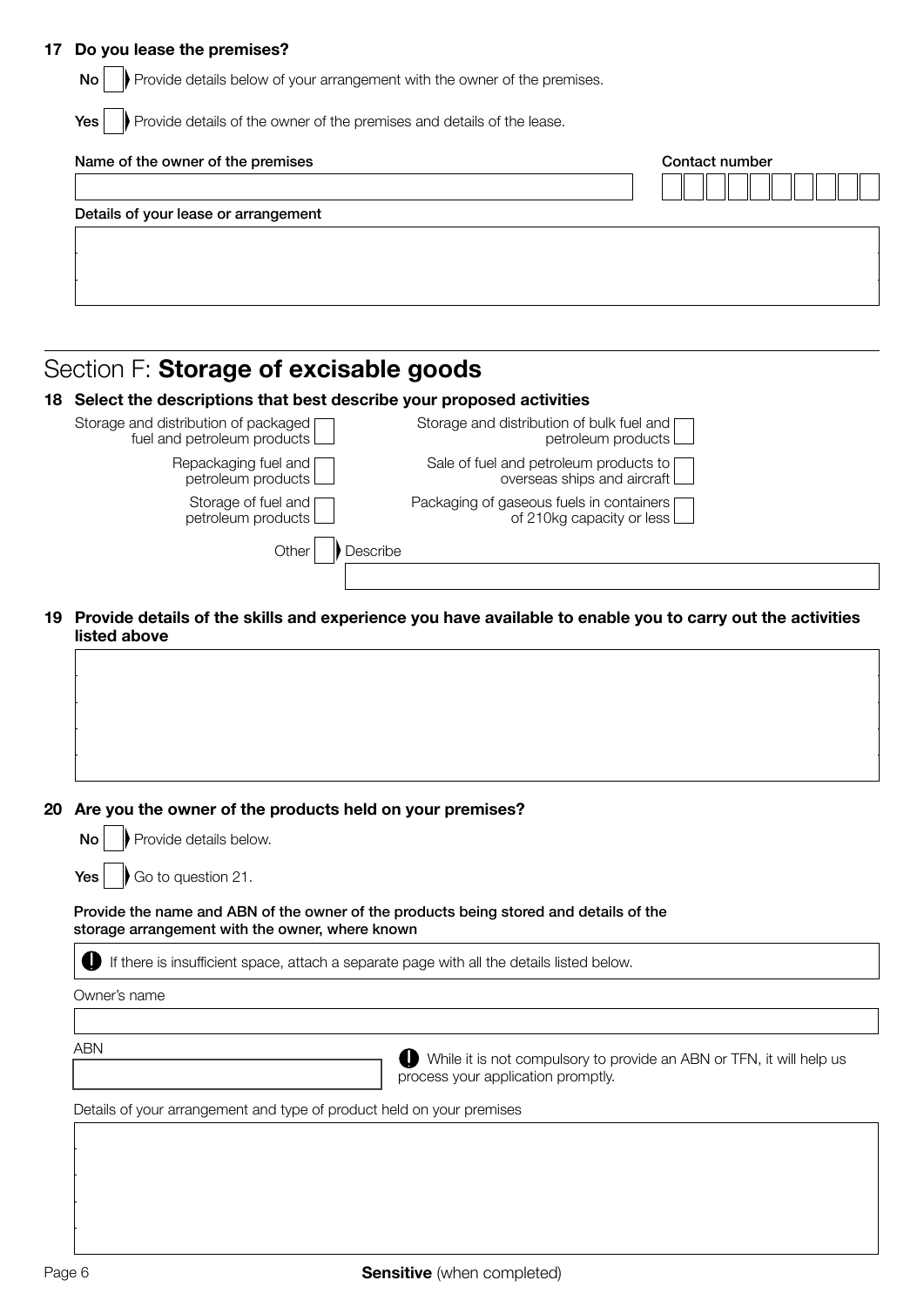### 21 List the types of product and the quantity you expect to store in any 12-month period

| Description of product | <b>Quantity</b> (litres/kilograms) |  |
|------------------------|------------------------------------|--|
|                        |                                    |  |
|                        |                                    |  |
|                        |                                    |  |
|                        |                                    |  |
|                        |                                    |  |

### 22 If you are repackaging products, provide details of the package size for each product type

| Description of product | Package size |  |
|------------------------|--------------|--|
|                        |              |  |
|                        |              |  |
|                        |              |  |
|                        |              |  |
|                        |              |  |

### 23 Has the measuring equipment been professionally calibrated?

| N٥  |  |
|-----|--|
| Yes |  |

## Section G: Underbond product transfers

### 24 Do you intend to move excisable goods to other licensed premises before excise duty is paid?

| ۰, |  |
|----|--|
|    |  |

No

Yes wou, or the owner of the goods, need to complete an application for a movement permission.

## 25 Do you intend to export excisable goods?

Yes wou, or the owner of the goods, need to complete an application for an export movement permission.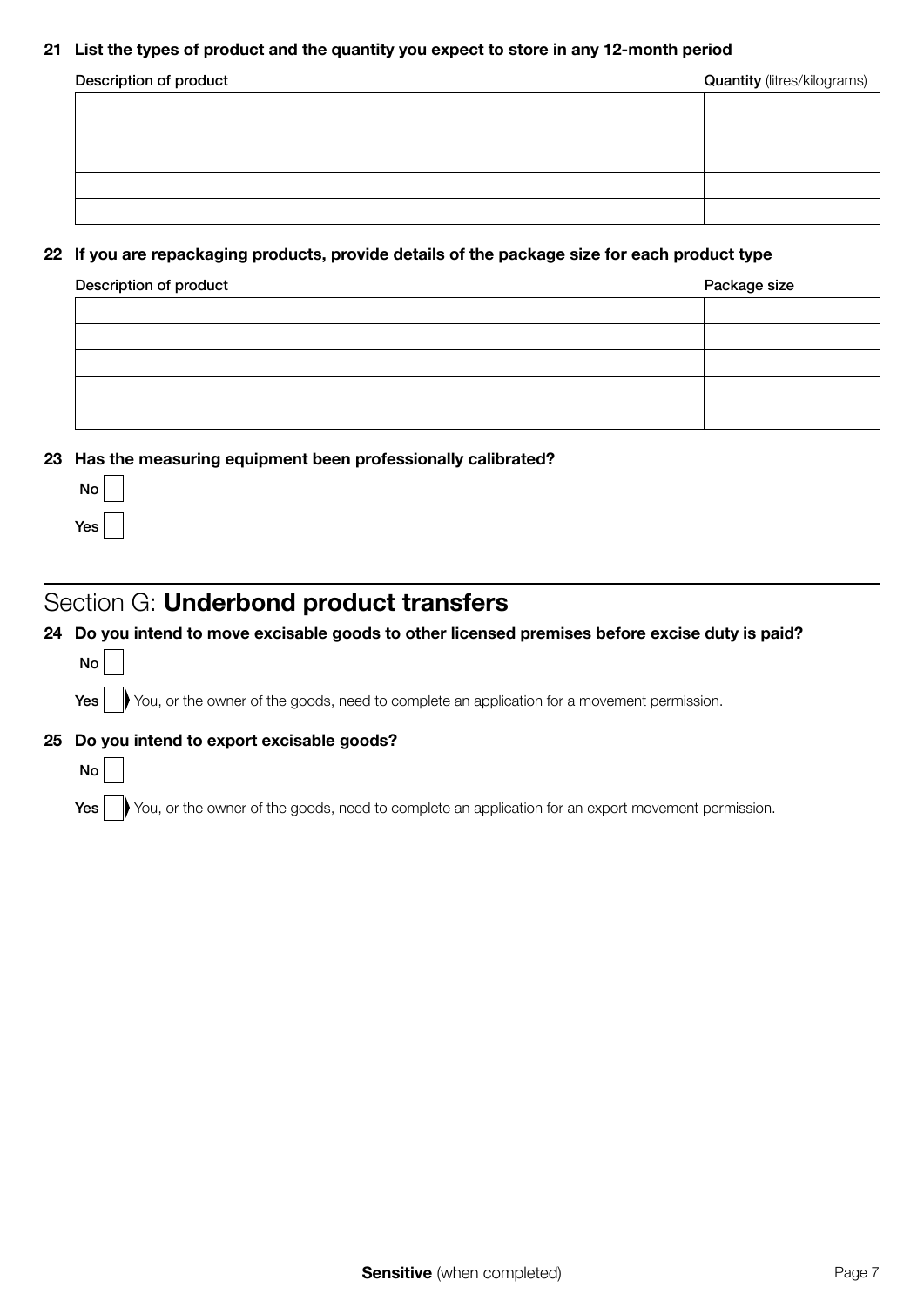|    | Section H: Excise liability details                                                                               |  |  |  |
|----|-------------------------------------------------------------------------------------------------------------------|--|--|--|
|    | 26 How will you assess the excise liability on the goods stored?                                                  |  |  |  |
|    |                                                                                                                   |  |  |  |
|    |                                                                                                                   |  |  |  |
|    |                                                                                                                   |  |  |  |
|    |                                                                                                                   |  |  |  |
|    |                                                                                                                   |  |  |  |
| 27 | Will you be responsible for paying the excise duty or lodging excise returns?<br>Provide details below.<br>No     |  |  |  |
|    |                                                                                                                   |  |  |  |
|    | Indicate how you intend to settle your excise liability:<br>Periodic payment<br>Payment prior to clearance<br>Yes |  |  |  |
|    | Provide the details, where known, for the entity responsible for paying the excise duty or lodging excise returns |  |  |  |
|    | If there is more than one individual or business responsible, attach a separate page.                             |  |  |  |
|    |                                                                                                                   |  |  |  |
|    | (a) INDIVIDUAL<br><b>ABN</b>                                                                                      |  |  |  |
|    | While it is not compulsory to provide an ABN or TFN, it will help us<br>process your application promptly.        |  |  |  |
|    |                                                                                                                   |  |  |  |
|    | Miss<br>Title:<br>Mr<br>Mrs<br>Ms<br>Other<br>Family name                                                         |  |  |  |
|    |                                                                                                                   |  |  |  |
|    | Other given name/s<br>First given name                                                                            |  |  |  |
|    | <b>Business phone</b><br><b>Mobile</b><br>Fax                                                                     |  |  |  |
|    |                                                                                                                   |  |  |  |
|    | <b>Business email address</b>                                                                                     |  |  |  |
|    |                                                                                                                   |  |  |  |
|    |                                                                                                                   |  |  |  |
|    | (b) ENTITY<br><b>ABN</b>                                                                                          |  |  |  |
|    | While it is not compulsory to provide an ABN or TFN, it will help us<br>process your application promptly.        |  |  |  |
|    | Legal name                                                                                                        |  |  |  |
|    |                                                                                                                   |  |  |  |
|    | Trading name                                                                                                      |  |  |  |
|    |                                                                                                                   |  |  |  |
|    | Contact person                                                                                                    |  |  |  |
|    |                                                                                                                   |  |  |  |
|    | Mobile<br><b>Business phone</b><br>Fax                                                                            |  |  |  |
|    | <b>Business email address</b>                                                                                     |  |  |  |
|    |                                                                                                                   |  |  |  |
|    |                                                                                                                   |  |  |  |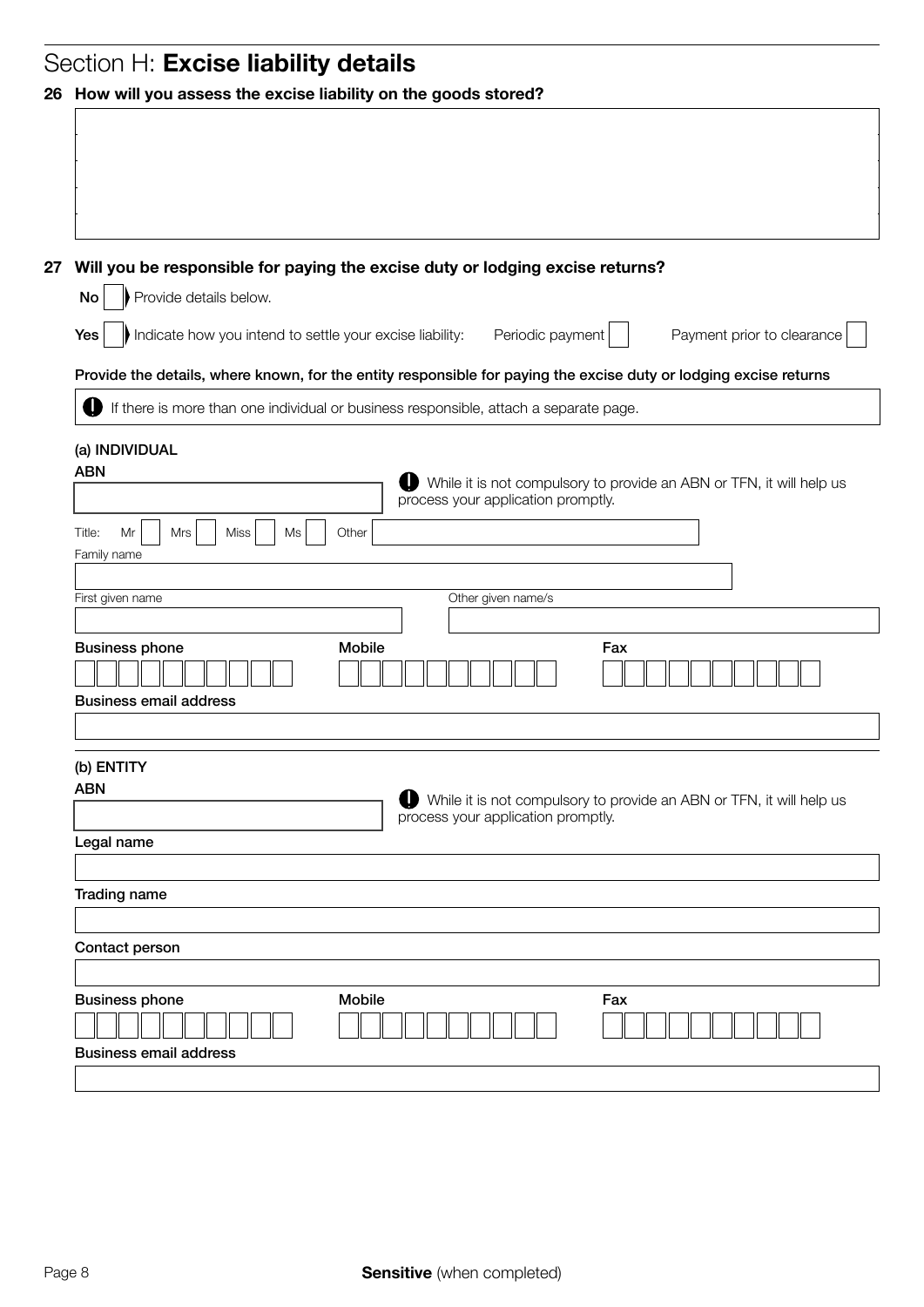|    | 28 If you indicated periodic payment, what is the PSP period you are applying for?                                      |  |  |  |  |
|----|-------------------------------------------------------------------------------------------------------------------------|--|--|--|--|
|    | Go to question 29.<br>Weekly                                                                                            |  |  |  |  |
|    | Go to question 30.<br>Monthly                                                                                           |  |  |  |  |
| 29 | What is the day you wish to lodge your excise returns and pay excise duty?                                              |  |  |  |  |
|    | Thu<br>Sun<br>Wed<br>Fri<br>Sat<br>Mon<br>Tue l                                                                         |  |  |  |  |
| 30 | Do you have commercial insurance which includes an amount to cover<br>any excise payable in the event of theft or loss? |  |  |  |  |
|    | No                                                                                                                      |  |  |  |  |
|    | Yes                                                                                                                     |  |  |  |  |
| 31 | Do you intend to make supplies of LPG or LNG?                                                                           |  |  |  |  |
|    | No                                                                                                                      |  |  |  |  |
|    | What type of supplies will you make?<br>Non-transport<br>Yes<br>Transport                                               |  |  |  |  |
|    | If you make supplies of LPG under automatic remission, you must have notice provisions on your invoices.                |  |  |  |  |

# Section I: Record keeping systems

## 32 Indicate if your record keeping systems provide the following details:

| Quantity and type of product received                                        | No | Yes |
|------------------------------------------------------------------------------|----|-----|
| Quantity of product repackaged into other containers                         | No | Yes |
| Running balance of bulk and packaged product<br>for each product             | No | Yes |
| Any loss or wastage of product                                               | No | Yes |
| Quantity, status (duty paid or underbond) and<br>type of products dispatched | No | Yes |
| Issue or receipt details for sale or other disposal                          | No | Yes |
| Details of stocktakes                                                        | No | Yes |

## 33 Describe your record keeping system